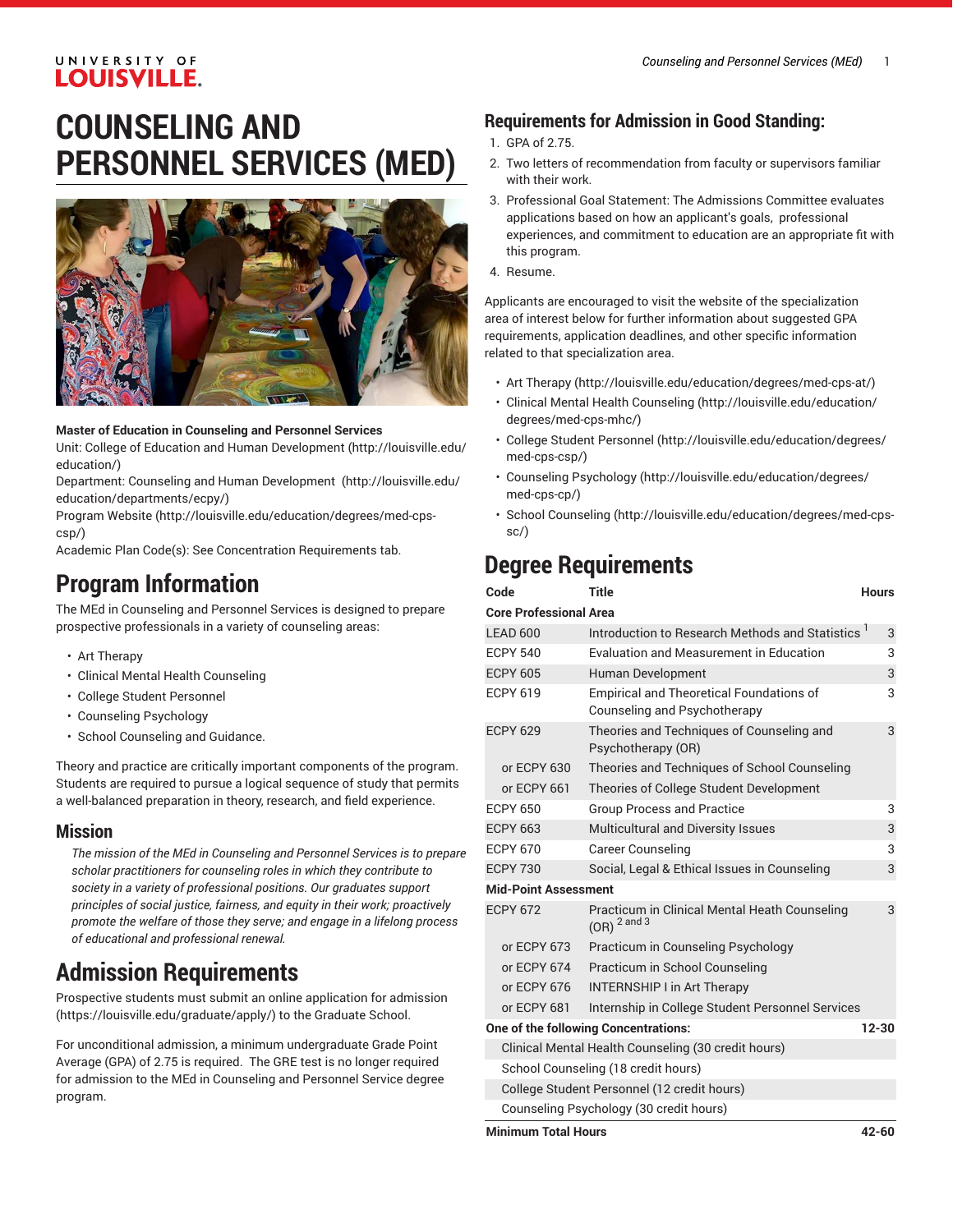#### *Counseling and Personnel Services (MEd)* 2

## UNIVERSITY OF **LOUISVILLE.**

- 1 LEAD 600 must be taken within the first nine (9) credit hours.
- 2 Prior to ECPY 672 Practicum in Clinical Mental Heath Counseling, students must complete ECPY 629 with a minimum grade of B.
- 3 At least 700 hours of field placement must be completed during the practicum and two internships including at least 280 direct service hours. CACREP requires that 600 hours be completed during the internships.

## **MEd in Counseling and Personnel Services Concentrations**

## **Clinical Mental Health Counseling**

Academic Plan Code(s): CPS\_MEDMHC

**General Requirement:** Undergraduate prerequisite: Course in abnormal psychology

| Code                          | Title                                              | <b>Hours</b> |
|-------------------------------|----------------------------------------------------|--------------|
| <b>ECPY 621</b>               | Differential Diagnosis and Treatment in Counseling | 3            |
| <b>ECPY 626</b>               | Consultation                                       | 3            |
| <b>ECPY 640</b>               | Assessment Methods for Counselors                  | 3            |
| <b>ECPY 682</b>               | Internship in Clinical Mental Health Counseling    | 3            |
| <b>ECPY 682</b>               | Internship in Clinical Mental Health Counseling    | 3            |
| <b>ECPY 601</b>               | Introduction to Clinical Mental Health Counseling  | 3            |
| <b>ECPY 639</b>               | Prevention & Treatment of Substance Abuse          | 3            |
| LEAD 601                      | <b>Applied Statistics</b>                          | 3            |
| <b>Professional Electives</b> |                                                    | 6            |
| <b>Minimum Total Hours</b>    |                                                    | 30           |

#### **CACREP and Kentucky Board of Licensed Professional Counselors Curriculum Guidelines:**

*CACREP requires that 600 hours be completed during the internships.*

- 1. The helping relationship, including counseling theory and practice
- 2. Human growth and development
- 3. Lifestyle and career development
- 4. Group dynamics, process, counseling, and consulting
- 5. Assessment, appraisal, and testing of individuals
- 6. Social and cultural foundations, including multicultural issues
- 7. Principles of etiology, diagnosis, treatment planning, and prevention of mental and emotional disorders and dysfunctional behavior
- 8. Research and evaluation
- 9. Professional orientation and ethics

**Degree assessment:** All program coursework must be completed with a 3.0 cumulative GPA.

### **School Counseling (P-12)**

Academic Plan Code(s): CPS\_MEDCSC

| Code            | Title                                     | <b>Hours</b> |
|-----------------|-------------------------------------------|--------------|
| <b>ECPY 624</b> | Foundations of School Counseling          | 3            |
| <b>ECPY 626</b> | Consultation                              | 3            |
| <b>ECPY 639</b> | Prevention & Treatment of Substance Abuse | 3            |
| <b>ECPY 640</b> | Assessment Methods for Counselors         | 3            |

| <b>ECPY 684</b> | Internship in School Counseling |  |
|-----------------|---------------------------------|--|
| <b>ECPY 684</b> | Internship in School Counseling |  |
|                 |                                 |  |

#### **Minimum Total Hours 18**

#### **Notes: ECPY 674 Practicum in School Counseling must be applied for by March 1 for Fall term and October 1 for Spring term.**

- 1. Students must earn at least a B in ECPY 630 to be eligible to enroll in ECPY 674 Practicum in School Counseling
- 2. For school counseling certification, a grade of B or better is required in ECPY 674 and ECPY 684
- 3. All students must have liability insurance prior to taking practicum.
- 4. At any point after admission, the faculty reserve the right to review a student's fitness on the basis of personal characteristics, for continuing in the counseling or student personnel program. Such a review shall be initiated upon written recommendation of two faculty members and shall consist of a review of the student's academic result in a recommendation to the Dean for 1) continuation of the student in the program, 2) continuation for a specified provisional period with specific conditions for continuation thereafter, or 3) dismissal from the program.
- 5. The program requires the acceptable completion of a program portfolio.
- 6. The CEHD will be able to recommend the Provisional license and verify completion of coursework for the Standard license, for program completers. In addition, program completers must document at least one year of experience to the KY Education Professional Standards Board to be eligible for the Standard license.
- 7. Kentucky certified teachers who hold a Rank II will be eligible for a Rank I upon completion of this program.
- 8. This program must be totally completed and degree awarded to apply for a rank change with the state of Kentucky.

**Exit Requirements:** To complete the program, students must have a minimum 3.0 GPA. No credit shall be accepted for carrying a grade lower than C (no C-minus). This program requires the acceptable completion of a program portfolio.

### **College Student Personnel**

Academic Plan Code(s): MPC\_MEDSTP

| Code                                                     | Title                                                                            | <b>Hours</b> |
|----------------------------------------------------------|----------------------------------------------------------------------------------|--------------|
| <b>College Student Personnel Concentration (9 hours)</b> |                                                                                  |              |
| <b>ECPY 681</b>                                          | Internship in College Student Personnel Services                                 | 3            |
| LEAD 682                                                 | The Organization and Administration of Higher<br><b>Educational Institutions</b> | 3            |
| <b>ECPY 695</b>                                          | Capstone Seminar in College Personnel Work                                       | 3            |
| <b>Professional Elective</b>                             |                                                                                  | 3            |
| <b>Minimum Total Hours</b>                               |                                                                                  | 12           |

**Degree Assessment:** All program coursework must be completed with a 3.0 cumulative GPA.